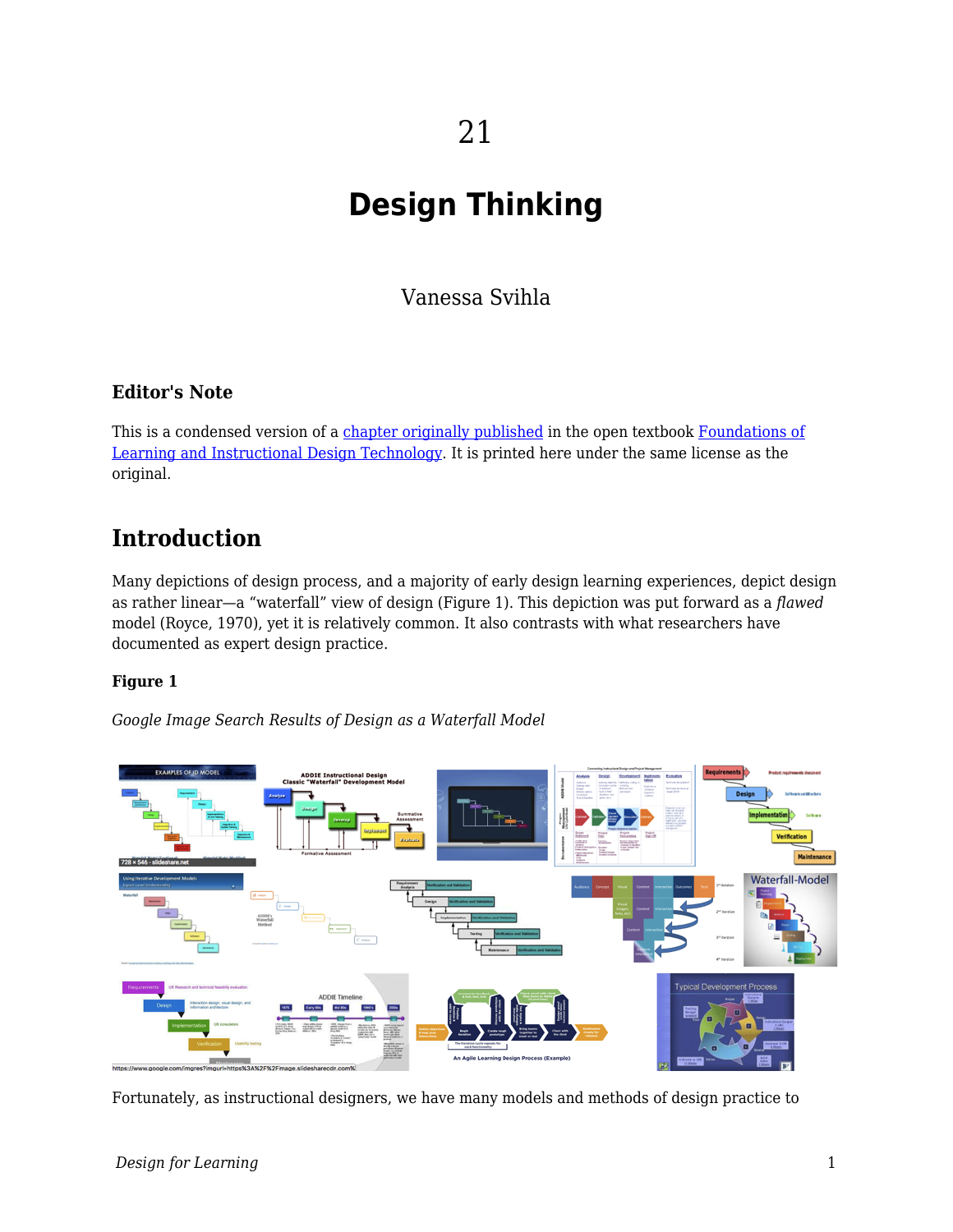guide us. While ADDIE is ubiquitous, it is not a singular, prescriptive approach, though it is sometimes depicted—and even practiced—as such. When we look at what experienced designers do, we find they tend to use iterative methods that sometimes appear a bit messy or magical, leveraging their past experiences as precedent. Perhaps the most inspiring approaches that reflect this are human-centered design and design thinking. However, most of us harbor more than a few doubts and questions about these approaches, such as the following:

- Design thinking seems both useful and *cool*, but I have to practice a more traditional approach like ADDIE or waterfall. Can I integrate design thinking into my practice?
- Design thinking—particularly the work by IDEO—is inspiring. As an instructional designer, can design thinking guide me to create instructional designs that really help people?
- Given that design thinking seems to hold such potential for instructional designers, I want to do a research study on design thinking. Because it is still so novel, what literature should I review?
- As a designer, I sometimes get to the end of the project, and then have a huge insight about improvements. Is there a way to shift such insights to earlier in the process so that I can take advantage of them?
- If design thinking methods are so effective, why aren't we taught to do them from beginning?

To answer these questions, I explore how research on design thinking sheds light on different design methods, considering how these methods originated and focusing on lessons for instructional designers. I then share a case to illustrate how different design methods might incorporate design thinking. I close by raising concerns and suggesting ways forward.

## **What is Design Thinking?**

There is no single, agreed-upon definition of design thinking, nor even of what being adept at it might result in, beyond *good design* (Rodgers, 2013), which is, itself, subjective. If we look at definitions over time and across fields (Table 1), we see most researchers reference design thinking as methods, practices or processes, and a few others reference cognition or mindset. This reflects the desire to understand both what it is that designers do and how and when they know to do it (Adams, Daly, Mann, & Dall'Alba, 2011). Some definitions emphasize identity (Adams et al., 2011), as well as values (e.g., practicality, empathy) (Cross, 1982). In later definitions, design thinking is more clearly connected to creativity and innovation (Wylant, 2008); we note that while mentioned in early design research publications (e.g., Buchanan, 1992), innovation was treated as relatively implicit.

#### **Table 1**

*Characterizations of Design Thinking (DT) Across Fields, Authors, and Over Time*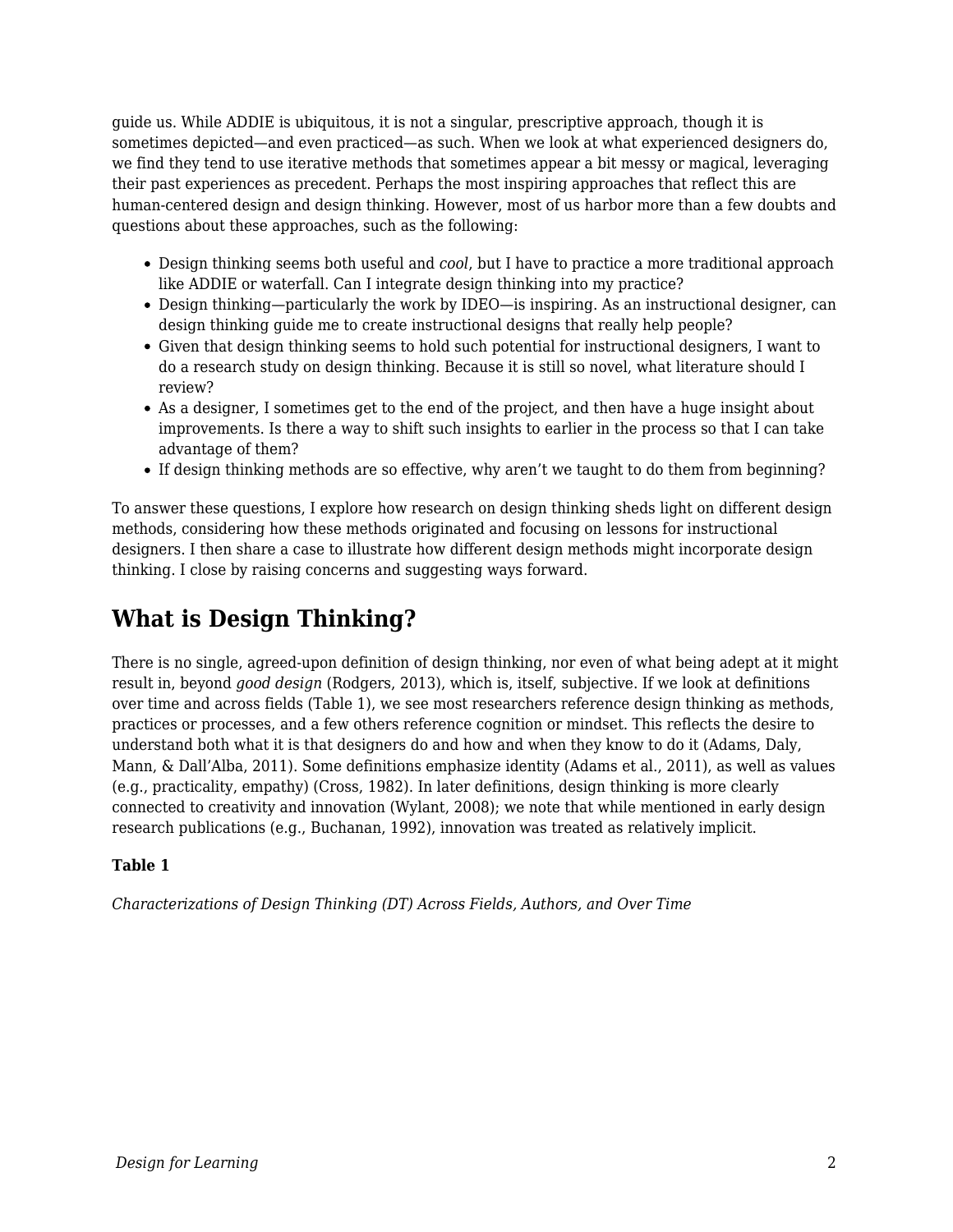| Design research IDEO president<br>field<br>(1992)                                                                                                                                                                                                                                                                                                                                           | <i>introduces DT to</i><br>characterizes DT the business world, (2011) introduce<br>2008                                                                                                                                                                                                                                                              | <b>Stanford d.school Education</b><br>(2012) & IDEO<br>DT resources for<br>educators                                                                                                                                                                                | researchers<br>characterize<br>DT for<br>education<br>research &<br>practice, 2012                                                                                                                                      | <b>Design researchers</b><br>continue to<br>develop nuanced<br>characterizations<br>of DT in practice,<br>2013                                                      |
|---------------------------------------------------------------------------------------------------------------------------------------------------------------------------------------------------------------------------------------------------------------------------------------------------------------------------------------------------------------------------------------------|-------------------------------------------------------------------------------------------------------------------------------------------------------------------------------------------------------------------------------------------------------------------------------------------------------------------------------------------------------|---------------------------------------------------------------------------------------------------------------------------------------------------------------------------------------------------------------------------------------------------------------------|-------------------------------------------------------------------------------------------------------------------------------------------------------------------------------------------------------------------------|---------------------------------------------------------------------------------------------------------------------------------------------------------------------|
| "how designers"<br>formulate<br>problems, how<br>they generate<br>solutions, and the<br>cognitive<br>strategies they<br>employ." These<br>include framing<br>the problem,<br>oscillating<br>between possible<br>solutions and<br>reframing the<br>problem, imposing<br>constraints to<br>generate ideas,<br>and reasoning<br>abductively.<br>(Cross, Dorst, &<br>Roozenburg, 1992,<br>p. 4) | "uses the designer's<br>sensibility and<br>methods [empathy,<br>integrative thinking,<br>optimism,<br>experimentalism,<br>collaboration] to<br>match people's<br>needs with what is<br>technologically<br>feasible and what a<br>viable business<br>strategy can convert<br>into customer value<br>and market<br>opportunity."<br>(Brown, 2008, p. 2) | "a mindset." It is<br>human-centered.<br>collaborative,<br>optimistic, and<br>experimental.<br>The "structured"<br>process of design<br>includes discovery,<br>interpretation,<br>ideation,<br>experimentation,<br>and evolution<br>(d.school, 2012;<br>IDEO, 2011) | "analytic and<br>creative process<br>that engages a<br>person in<br>opportunities to<br>experiment,<br>create and<br>prototype<br>models, gather<br>feedback, and<br>redesign"<br>(Razzouk &<br>Shute, 2012, p.<br>330) | "a methodology to<br>generate innovative<br>ideas."<br>These include<br>switching between<br>design tasks and<br>working iteratively.<br>(Rodgers, 2013, p.<br>434) |

### **Additional Reading**

For another great summary of various approaches to design thinking, see this article by the Interaction Design Foundation. This foundation has many other interesting articles on design that would be good reading for an instructional design student.

[https://edtechbooks.org/-nh](https://www.interaction-design.org/literature/article/design-thinking-a-quick-overview)

## **Where Did Design Thinking Come From? What Does It Mean for Instructional Designers?**

Design thinking emerged from the *design research* field<sup>[\[1\]](#page--1-0)</sup>—an interdisciplinary field that studies how designers do their work. Initially, design thinking was proposed out of a desire to differentiate the work of designers from that of scientists. As Nigel Cross explained, "We do not have to turn design into an imitation of science, nor do we have to treat design as a mysterious, ineffable art" (Cross, 1999, p. 7). By documenting what accomplished designers do and how they explain their process, design researchers argued that while scientific thinking can be characterized as reasoning inductively and deductively, designers reason *constructively* or *abductively* (Kolko, 2010). When designers think abductively, they fill in gaps in knowledge about the problem space and the solution space, drawing inferences based on their past design work and on what they understand the problem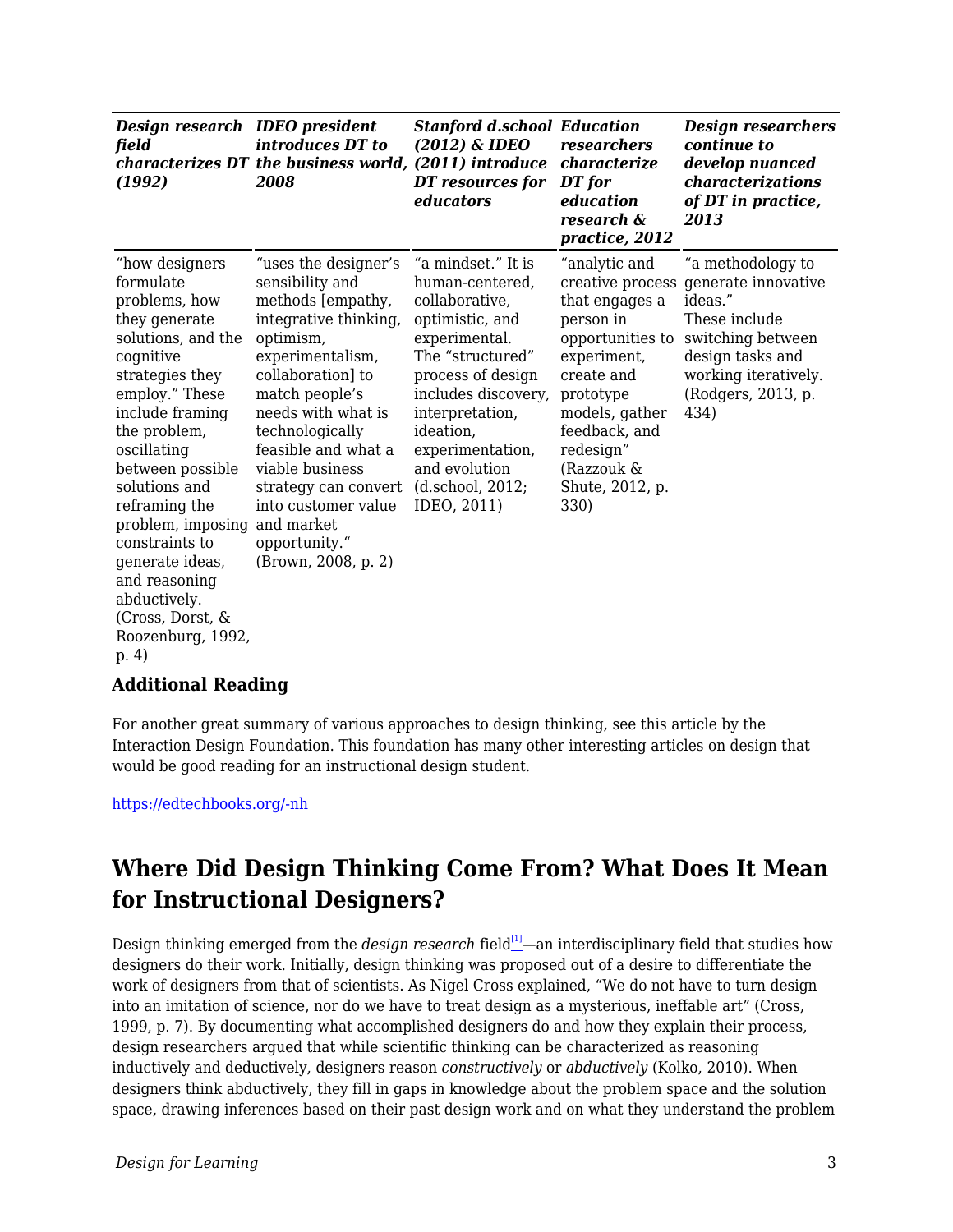#### to be

### **Lesson #1 for ID**

Research on design thinking should inspire us to critically consider how we use precedent to fill in gaps as we design. Precedent includes our experiences as learners, which may be saturated with uninspired and ineffective instructional design.

A critical difference between scientific thinking and design thinking is the treatment of the problem. Whereas in scientific thinking the problem is treated as solvable through empirical reasoning, in design thinking problems are tentative, sometimes irrational conjectures to be dealt with (Diethelm, 2016). This type of thinking has an *argumentative grammar,* meaning the designer considers suppositional if-then and what-if scenarios to iteratively frame the problem and design something that is valuable for others (Dorst, 2011). As designers do this kind of work, they are jointly framing the problem and posing possible solutions, checking to see if their solutions satisfy the identified requirements (Cross et al., 1992; Kimbell, 2012). From this point of view, we don't really know what the design problem is until it is solved! And when doing design iteratively, this means we are changing the design problem multiple times.

Other design methods that engage stakeholders early in the design process, such as participatory design (Muller & Kuhn, 1993; Schuler & Namioka, 1993) and human-centered design (Rouse, 1991) have also influenced research on design thinking. While these approaches differed in original intent, these differences have been blurred as they have come into practice. Instead of defining each, let's consider design characteristics made salient by comparing them with more traditional, linear methods. These methods tend to be iterative, and tend to bring stakeholders into the process more deeply to better understand their experiences, extending the approach taken in ADDIE, or even to invite stakeholders to generate possible design ideas and help frame the design problem.

When designing *with* end-users, we get their perspective and give them more ownership over the design, but it can be difficult to help them be visionary. As an example, consider early smartphone design. Early versions had keyboards and very small screens and each new version was incrementally different from the prior version. If we had asked users what they wanted, most would have suggested minor changes in line with the kinds of changes they were seeing with each slightly different version. Likewise, traditional approaches to instruction should help inspire stakeholder expectations of what is possible in a learning design.

## **Lesson #2 for ID**

Inviting stakeholders into instructional design process early can lead to more successful designs, but we should be ready to support them to be visionary, while considering how research on how people learn might inform the design.

Designers who engage with end-users must also attend to power dynamics (Kim, Tan, & Kim, 2012). As instructional designers, when we choose to include learners in the design process, they may be uncertain about how honest they can be with us. This is especially true when working with children or adults from marginalized communities or cultures unfamiliar to us. For instance, an instructional designer who develops a basic computer literacy training for women fleeing abuse may well want to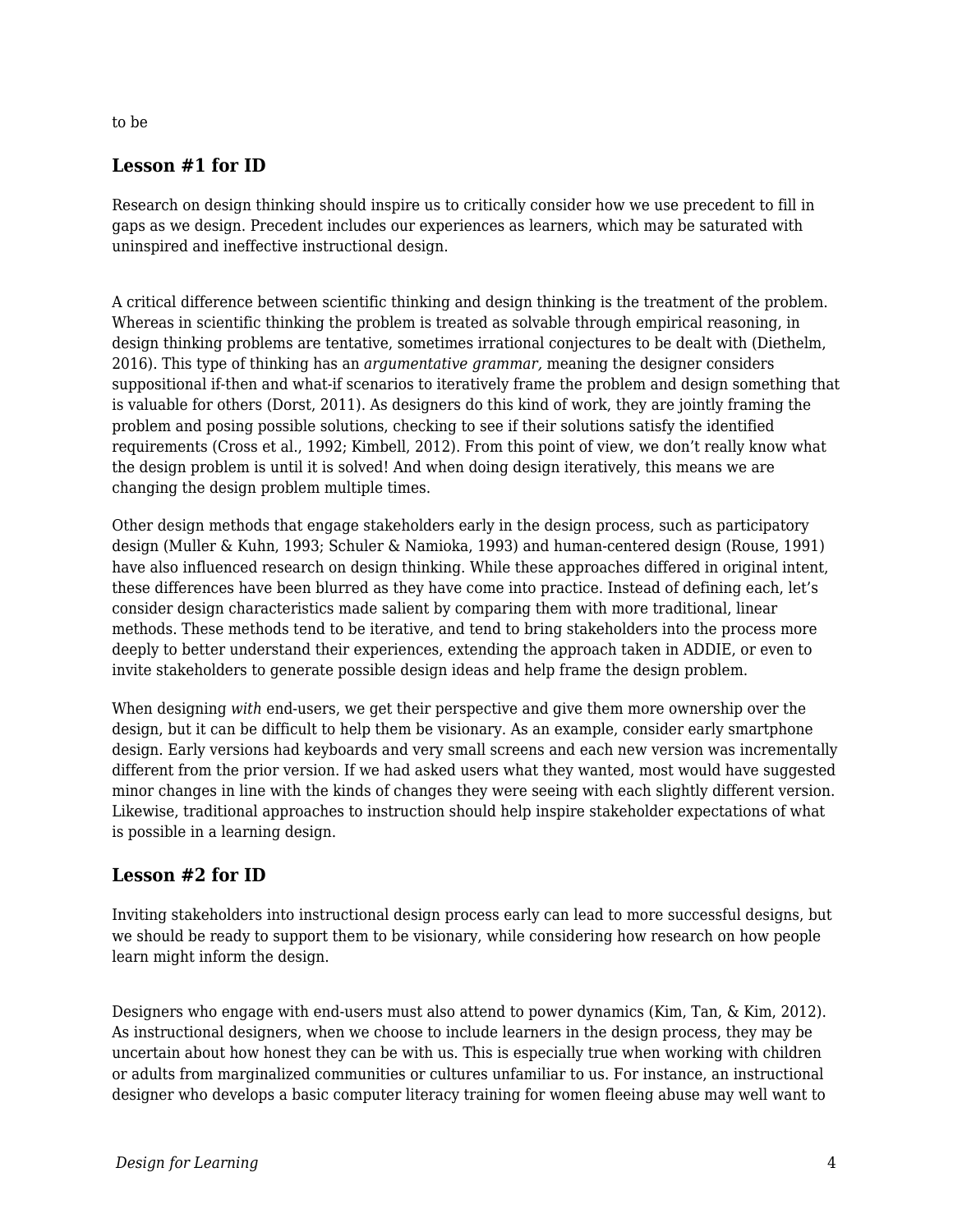understand more about learner needs, but should consider carefully the situations in which learners will feel empowered to share.

### **Lesson #3 for ID**

With a focus on understanding human need, design thinking should also draw our attention to inclusivity, diversity, and participant safety.

We next turn to an example, considering what design thinking might look like across different instructional design practices.

## **Design Thinking in ID Practice**

To understand how design thinking might play out in different instructional design methods, let's consider a case, with the following three different instructional design practices:

- Waterfall design proceeds in a linear, stepwise fashion, treating the problem as known and unchanging
- ADDIE design, in this example, often proceeds in a slow, methodical manner, spending time stepwise on each phase
- Human-centered design prioritizes understanding stakeholder experiences, sometimes codesigning with stakeholders

A client—a state agency—issued a call for proposals that addressed a design brief for instructional materials paired with new approaches to assessment that would be "worth teaching to." They provided information on the context, learners, constraints, requirements, and what they saw as the failings of current practice. They provided evaluation reports conducted by an external contractor and a list of 10 sources of inspiration from other states.

They reviewed short proposals from 10 instructional design firms. In reviewing these proposals, they noted that even though all designers had access to the same information and the same design brief, the solutions were different, yet all were *satisficing*, meaning they met the requirements without violating any constraints. They also realized that not only were there 10 different solutions, there were also 10 *different* problems being solved! Even though the client had issued a design brief, each team defined the problem differently.

The client invited three teams to submit long proposals, which needed to include a clear depiction of the designed solution, budget implications for the agency, and evidence that the solution would be viable. Members of these teams were given a small budget to be spent as they chose.

Team Waterfall, feeling confident in having completed earlier design steps during the short proposal stage, used the funds to begin designing their solution, hoping to create a strong sense of what they would deliver if chosen. They focused on details noted in the mostly positive feedback on their short proposal. They felt confident they were creating a solution that the client would be satisfied with because their design met all identified requirements, because they used their time efficiently, and because as experienced designers, they knew they were doing quality, professional design. Team Waterfall treated the problem as adequately framed and solved it without iteration. Designers often do this when there is little time or budget[\[2\]](#page--1-0), or simply because the problem appears to be an *another-*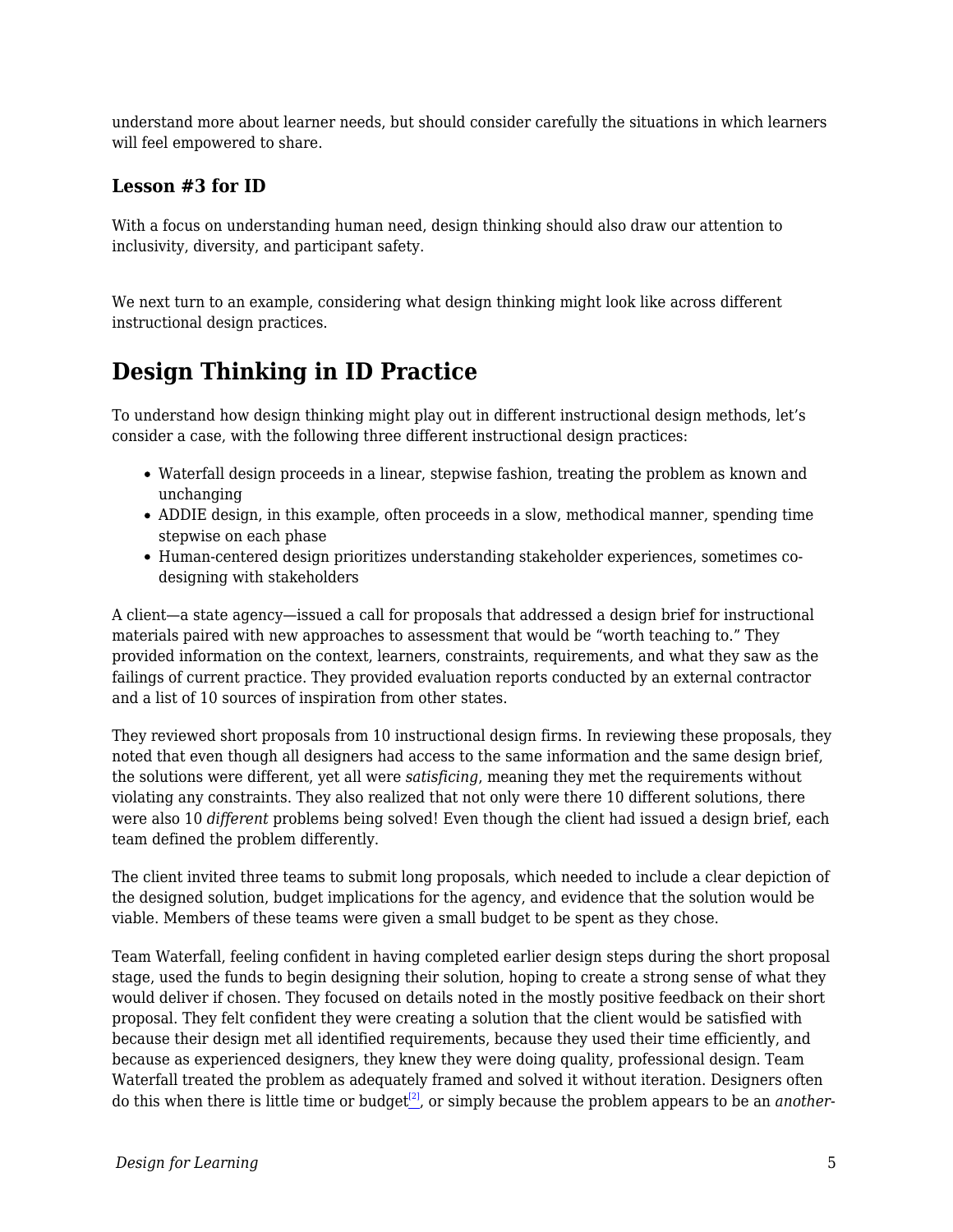*of* problem—"this is just another of something I have designed before." While this can be an efficient way to design, it seldom gets at the problem *behind* the problem, and does not account for changes in who might need to use the designed solution or what their needs are. Just because Team Waterfall used a more linear process does not mean that they did not engage in design thinking. They used design thinking to frame the problem in their initial short proposal, and then again as they used design precedent—their past experience solving similar problems—to deliver a professional, timely, and complete solution.

Team ADDIE used the funds to conduct a traditional needs assessment, interviewing five stakeholders to better understand the context, and then collecting data with a survey they created based on their analysis. They identified specific needs, some of which aligned to those in the design brief and some that demonstrated the complexity of the problem. They reframed the problem and created a low fidelity prototype. They did not have time to test it with stakeholders, but could explain how it met the identified needs. They felt confident the investment in understanding needs would pay off later, because it gave them insight into the problem. Team ADDIE used design thinking to fill gaps in their understanding of context, allowing them to extend their design conjectures to propose a solution based on a reframing of the design problem.

Team Human-centered used the budget to hold an intensive five-day co-design session with a major stakeholder group. Stakeholders shared their experiences and ideas for improving on their experience. Team Human crafted three personas based on this information and created a prototype, which the stakeholder group reviewed favorably. They submitted this review with their prototype. Team Human-centered valued stakeholder point of view above all else, but failed to consider that an intensive five-day workshop would limit who could attend. They used design thinking to understand differences in stakeholder point of view and reframed the problem based on this; however, they treated this as covering the territory of stakeholder perspectives. They learned a great deal about the experiences these stakeholders had, but failed to help the stakeholders think beyond their own experiences, resulting in a design that was only incrementally better than existing solutions and catered to the desires of one group over others.

The case above depicts ways of proceeding in design process and different ways of using design thinking. These characterizations are not intended to privilege one design approach over others, but rather to provoke the reader to consider them in terms of how designers fill in gaps in understanding, how they involve stakeholders, and how iteratively they work. Each approach, however, also carries potential risks and challenges (Figure 2). For instance, designers may not have easy access to stakeholders, and large projects may make more human-centered approaches unwieldy to carry out (Turk, France, & Rumpe, 2002).

#### **Figure 2**

*Risks and Pitfalls Associated with Different Levels of End-User Participation and Iteration*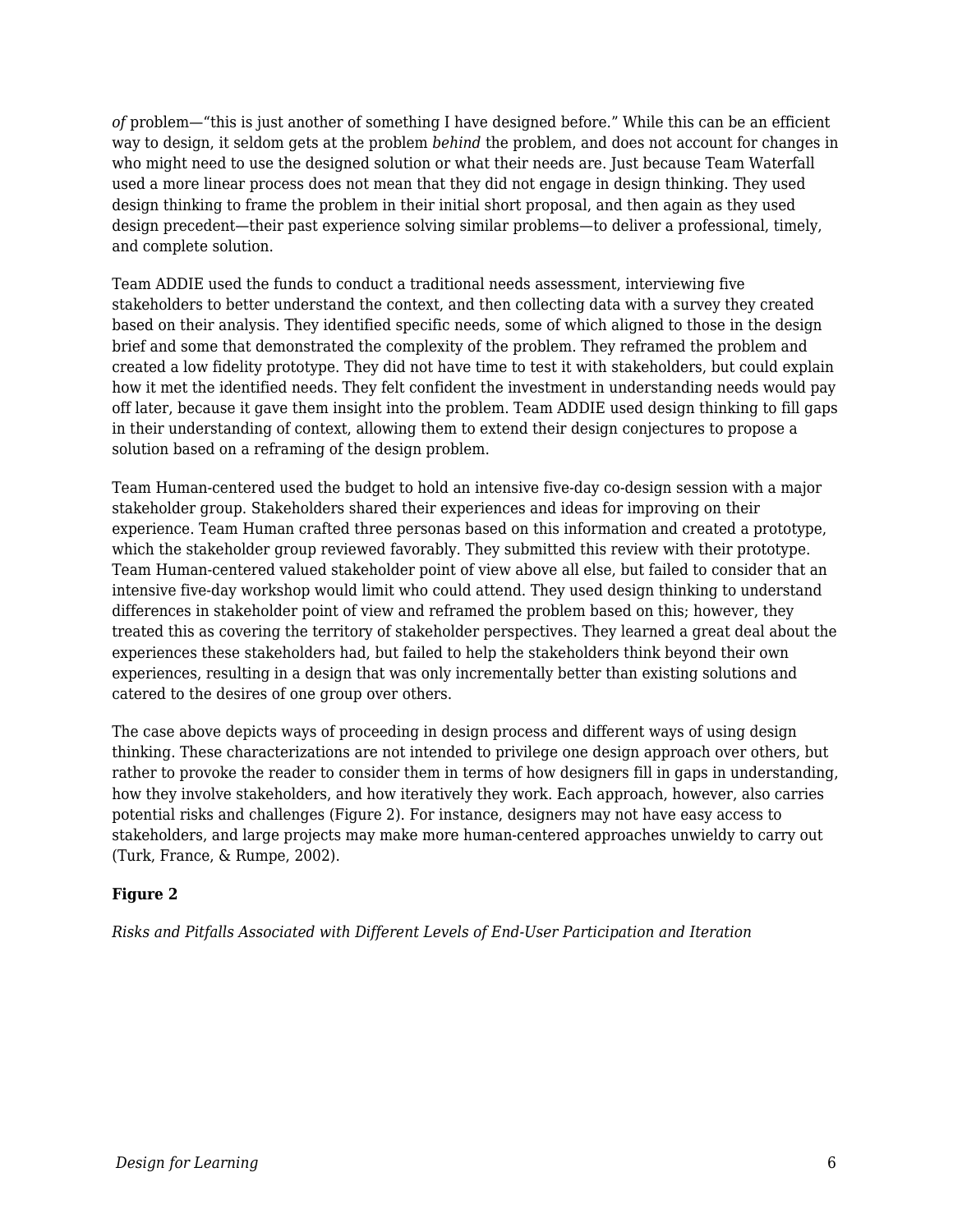|                | Solution is<br>creative but no<br>one wants it      |                                                                                                | Never gets<br>finished                                                                         |  |  |  |  |  |
|----------------|-----------------------------------------------------|------------------------------------------------------------------------------------------------|------------------------------------------------------------------------------------------------|--|--|--|--|--|
| iteration<br>5 |                                                     | Meets needs of dominant<br>group, but not others;<br>may even increase harm<br>to other groups |                                                                                                |  |  |  |  |  |
| Emphasis       | Meets deadline<br>but does not<br>meet actual needs | Does not meet<br>needs because<br>power dynamic<br>not attended to                             | Meets superficial needs<br>or is an incremental,<br>uninspired change to<br>previous solutions |  |  |  |  |  |
|                |                                                     |                                                                                                |                                                                                                |  |  |  |  |  |

Amount of end-user participation in design process

## **Critiques of Design Thinking**

While originally a construct introduced by design researchers to investigate how designers think and do their work, design thinking became popularized, first in the business world (Brown, 2008) and later in education. Given this popularity, design thinking was bound to draw critique in the public sphere. To understand these critiques, it is worth returning to the definitions cited earlier (Table 1). Definitions outside of the design research field tend to be based in specific techniques and strategies aimed at innovation; such accounts fail to capture the diversity of actual design practices (Kimbell, 2011). They also tend to privilege the designer as a savior, an idea at odds with the keen focus on designing *with* stakeholders that is visible in the design research field (Kimbell, 2011). As a result, some have raised concerns that design thinking can be a rather privileged process—e.g., upper middle class white people drinking wine in a museum while solving poverty with sticky note ideas—that fails to lead to sufficiently multidimensional understandings of complex processes (Collier, 2017). Still others argue that much of design thinking is nothing new (Merholz, 2009), to which researchers in the design research field have responded: design thinking, as represented externally might not be new, but the rich body of research from the field could inform new practices (Dorst, 2011).

These critiques should make us cautious about how we, as instructional designers, take up design thinking and new design practices. Below, I raise a few concerns for new instructional designers, for instructional designers interested in incorporating new methods, for those who teach instructional design, and for those planning research studies about new design methods.

My first concern builds directly on critiques from the popular press and my experience as a reviewer of manuscripts. Design thinking is indeed trendy, and of course people want to engage with it. But as we have seen, it is also complex and subtle. Whenever we engage with a new topic, we necessarily build on our past understandings and beliefs as we make connections. It should not be surprising, then, that when our understanding of a new concept is nascent, it might not be very differentiated from previous ideas. Compare, for example, Polya's "How to Solve it" from 1945 to Stanford's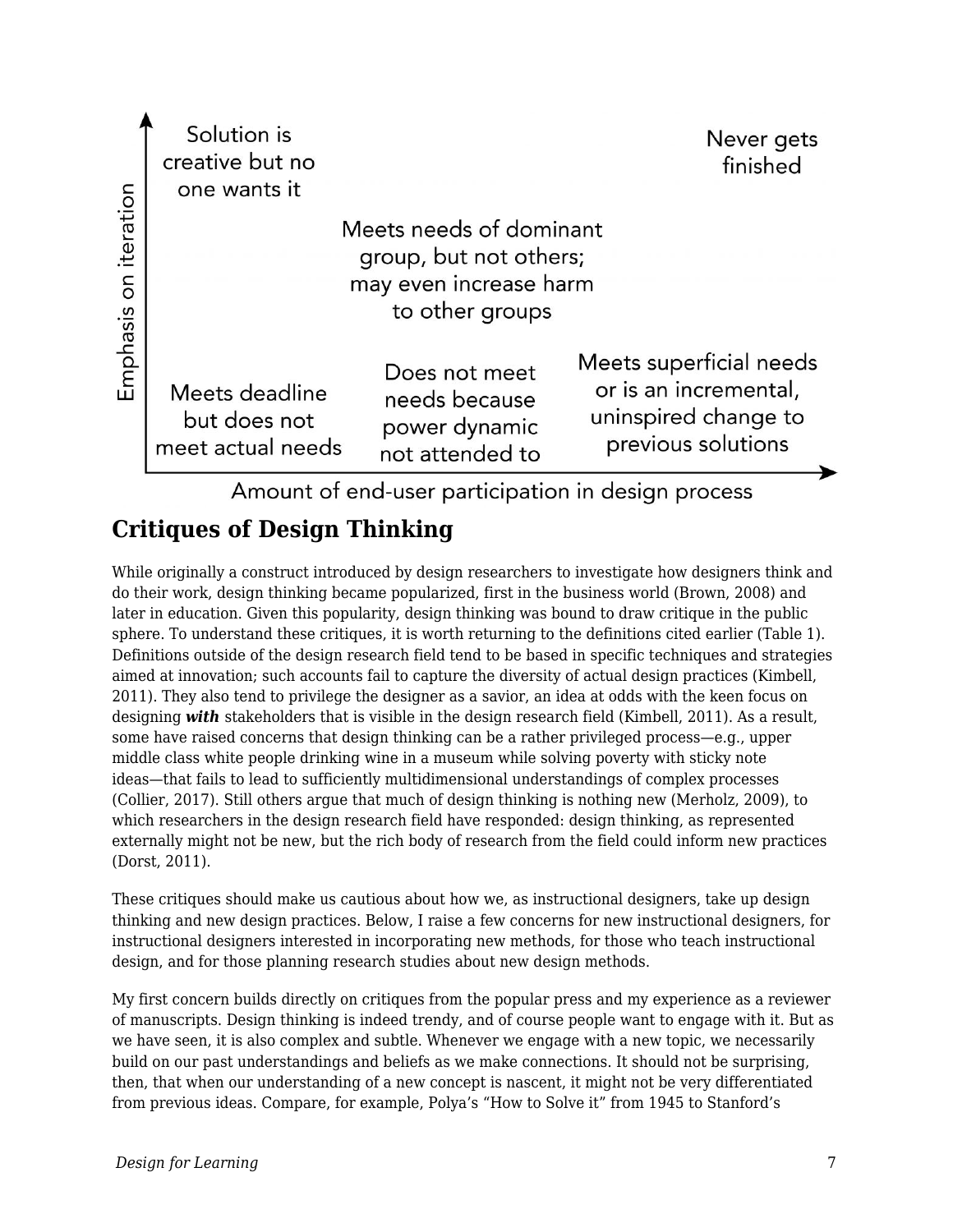d.school representation of design thinking (Table 2). While Polya did not detail a design process, but rather a process for solving mathematics problems, the two processes are superficially very similar. These general models of complex, detailed processes are *zoomed out* to such a degree that we lose the detail. These details matter, whether you are a designer learning a new practice or a researcher studying how designers do their work. For those learning a new practice, I advise you to attend to the differences, not the similarities. For those planning studies of design thinking, keep in mind that "design thinking" is too broad to study effectively as a whole. Narrow your scope and *zoom in* to a focal length that lets you investigate the details. As you do so, however, do not lose sight of how the details function in a complex process. For instance, consider the various approaches being investigated to measure design thinking; some treat these as discrete, separable skills, and others consider them in tandem (Carmel-Gilfilen & Portillo, 2010; Dolata, Uebernickel, & Schwabe, 2017; Lande, Sonalkar, Jung, Han, & Banerjee, 2012; Razzouk & Shute, 2012).

#### **Table 2**

*Similarities Between "How to Solve it" and a Representation of Design Thinking*

| Polya, 1945 How to solve it Stanford's d.school design thinking representation |
|--------------------------------------------------------------------------------|
| Empathize, Define                                                              |
| Ideate                                                                         |
| Prototype                                                                      |
| Test                                                                           |
|                                                                                |

My second concern is that we tend, as a field, to remain naïve about the extant and extensive research on design thinking and other design methods, in part because many of these studies were conducted in other design fields (e.g., architecture, engineering) and published in journals such as *Design Studies* (which has seldom referenced instructional design). Not attending to past and current research, and instead receiving information about alternative design methods filtered through other sources is akin to the game of telephone. By the time the message reaches us, it can be distorted. While we need to adapt alternative methods to our own ID practices and contexts, we should do more to learn from other design fields, and also contribute our findings to the design research field. As designers, we would do well to learn from fields that concern themselves with human experience and focus somewhat less on efficiency.

My third concern is about teaching alternative design methods to novice designers. The experience of learning ID is often just a single pass, with no or few opportunities to iterate. As a result, flexible methods inspired by design thinking may seem the perfect way to begin learning to design, because there is no conflicting traditional foundation to overcome. However, novice designers tend to jump to solutions too quickly, a condition no doubt brought about in part by an emphasis in schooling on getting to the right answer using the most efficient method. Design thinking methods encourage designers to come to a tentative solution right away, then get feedback by testing low fidelity prototypes. This approach could exacerbate a new designer's tendency to leap to solutions. And once a solution is found, it can be hard to give alternatives serious thought. Yet, I argue that the solution is not to ignore human-centered methods in early instruction. By focusing only on ADDIE, we may create a different problem by signaling to new designers that the ID process is linear and tidy, when this is typically not the case.

Instead, if we consider ADDIE as a scaffold for designers, we can see that its clarity makes it a useful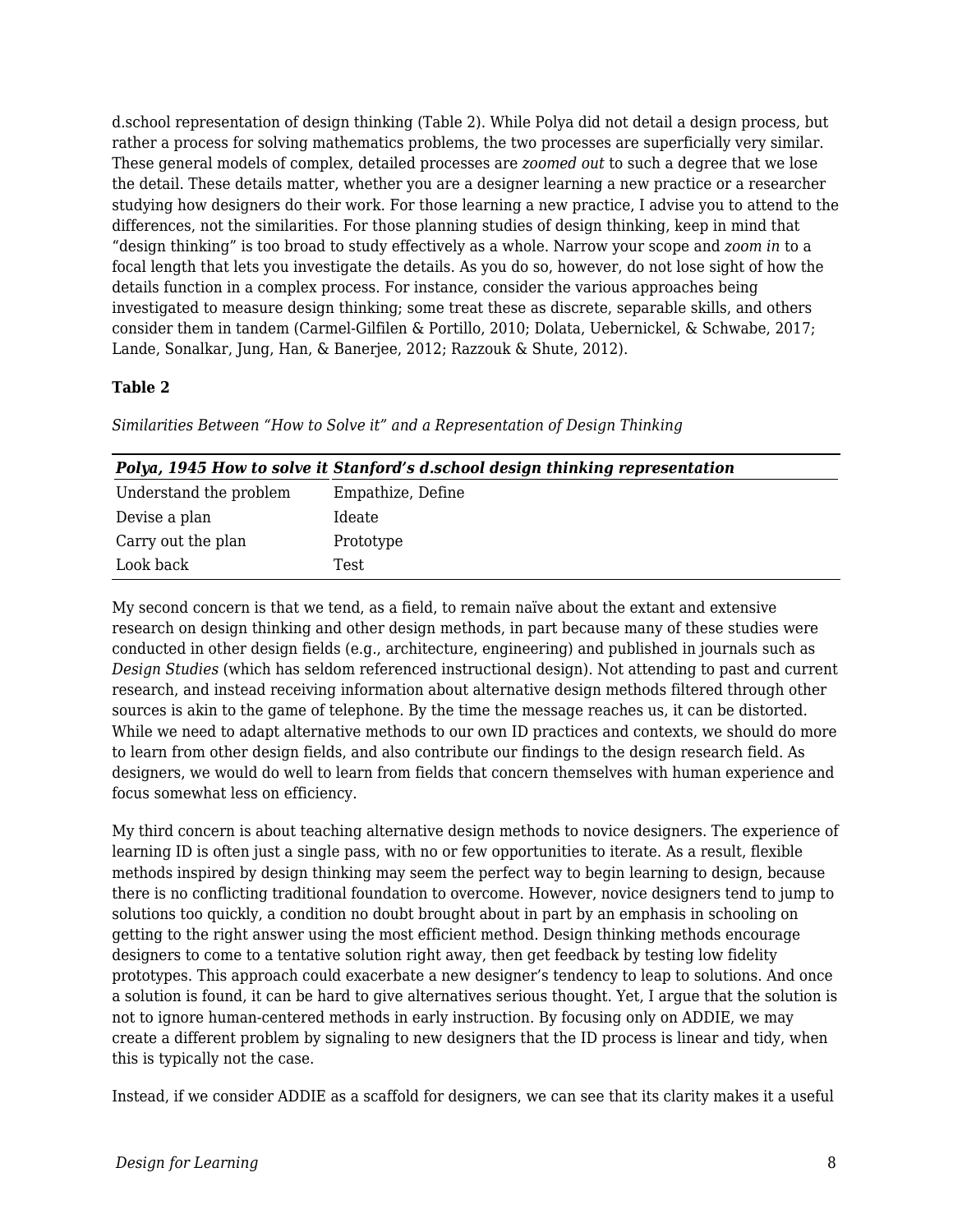set of supports for those new to design. Alternative methods seldom offer such clarity, and have far fewer resources available, making it challenging to find the needed supports. To resolve this, we need more and better scaffolds that support novice designers to engage in human-centered work. For instance, I developed a *Wrong Theory Design Protocol* [\(https://edtechbooks.org/-ub](https://sites.google.com/site/iddealab/lab-practices-and-protocols/wrong-theory-design-protocol)) that helps inexperienced designers get unstuck, consider the problem from different points of view, and consider new solutions. Such scaffolds could lead to a new generation of instructional designers who are better prepared to tackle complex learning designs, who value the process of framing problems *with* stakeholders, and who consider issues of power, inclusivity, and diversity in their designing.

## **Concluding Thoughts**

I encourage novice instructional designers, as they ponder the various ID models, approaches, practices and methods available to them, to be suspicious of any that render design work tidy and linear. If, in the midst of designing, you feel muddy and uncertain, unsure how to proceed, you are likely exactly where you ought to be.

In such situations, we use design thinking to fill in gaps in our understanding of the problem and to consider how our solution ideas might satisfy design requirements. While experienced designers have an expansive set of precedents to work with in filling these gaps, novice designers need to look more assiduously for such inspiration. Our past educational experiences may covertly convince us that just because something is common, it is best. While a traditional instructional approach may be effective for some learners, I encourage novice designers to consider the following questions to scaffold their evaluation of instructional designs:

- Does its effectiveness depend significantly on having *compliant learners* who do everything asked of them without questioning why they are doing it?
- Is it a design *worth* engaging with? Would you want to be the learner? Would your mother, child, or next-door neighbor want to be? If yes on all counts, consider who *wouldn't,* and why they wouldn't.
- Is the design, as one of my favorite project-based teachers used to ask, "provocative" for the learners, meaning, will it provoke a strong response, a curiosity, and a desire to know more?
- Is the design "chocolate-covered broccoli" that tricks learners into engaging?

To be clear, the goal is not to make all learning experiences fun or easy, but to make them worthwhile. And I can think of no better way to ensure this than using iterative, human-centered methods that help designers understand and value multiple stakeholder perspectives. And if, in the midst of seeking, analyzing, and integrating such points of view, you find yourself thinking, "This is difficult," that is because it *is difficult.* Providing a low fidelity prototype for stakeholders to react to can make this process clearer and easier to manage, because it narrows the focus.

However, success of this approach depends on several factors. First, it helps to have forthright stakeholders who are at least a little hard to please. Second, if the design is visionary compared to the current state, stakeholders may need to be coaxed to envision new learning situations to react effectively. Third, designers need to resist the temptation to settle on an early design idea.

#### Figure 3

*Designers Need to Resist the Temptation to Settle on an Early Design Idea*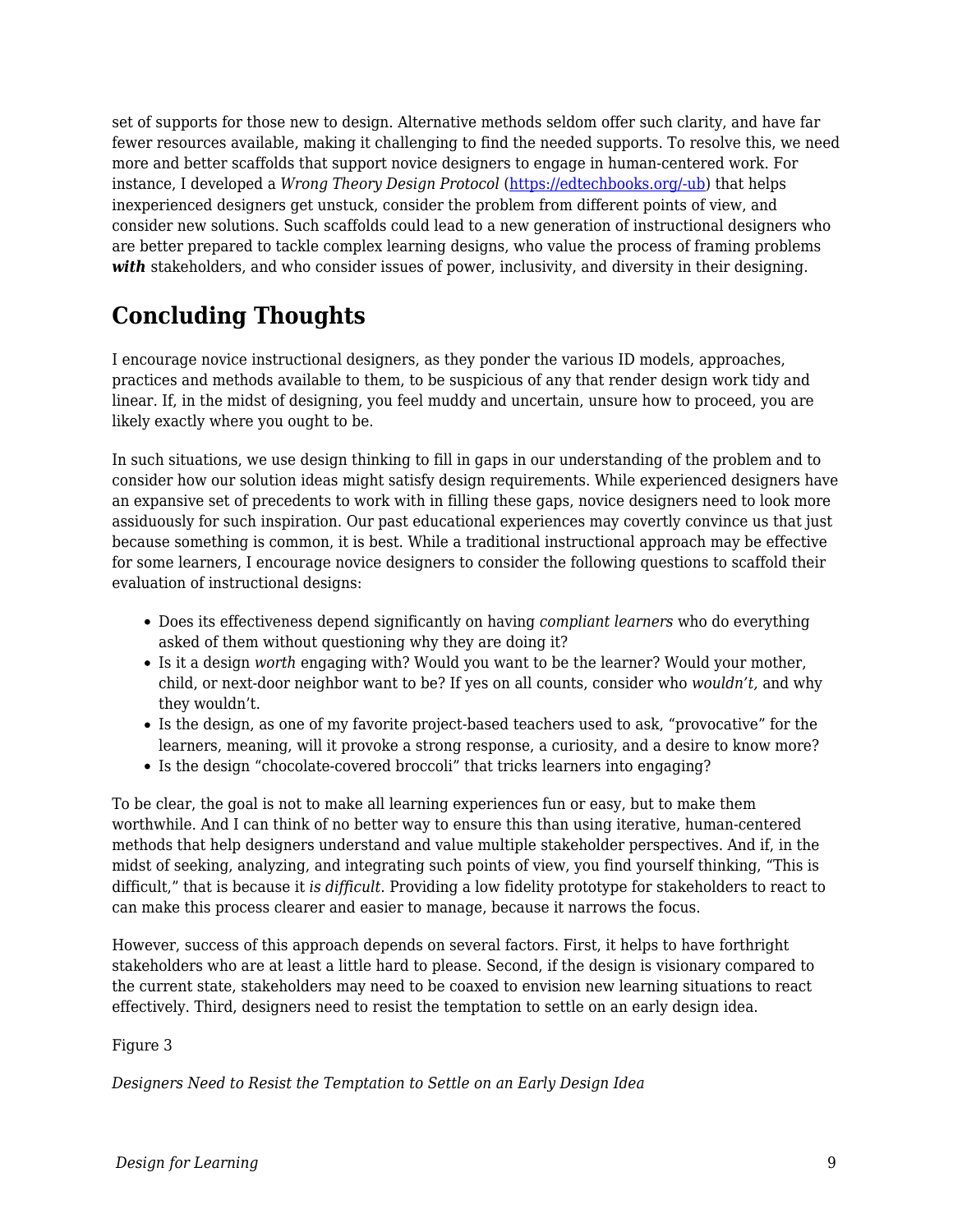| I will not fall in love with my first design idea |  |  |  |  |  |  |  |  | I will not fall in love with my first design idea |  |
|---------------------------------------------------|--|--|--|--|--|--|--|--|---------------------------------------------------|--|
| I will not fall in love with my first design idea |  |  |  |  |  |  |  |  | I will not fall in love with my first design idea |  |
| I will not fall in love with my first design idea |  |  |  |  |  |  |  |  | I will not fall in love with my first design idea |  |
| I will not fall in love with my first design idea |  |  |  |  |  |  |  |  | I will not fall in love with my first design idea |  |
| I will not fall in love with my first design idea |  |  |  |  |  |  |  |  | I will not fall in love with my first design idea |  |
| I will not fall in love with my first design idea |  |  |  |  |  |  |  |  | I will not fall in love with my first design idea |  |
| I will not fall in love with my first design idea |  |  |  |  |  |  |  |  | I will not fall in love with my first design idea |  |
| I will not fall in love with my first design idea |  |  |  |  |  |  |  |  | I will not fall in love with my first design idea |  |
| I will not fall in love with my first design idea |  |  |  |  |  |  |  |  | I will not fall in love with my first design idea |  |
| I will not fall in love with my first design idea |  |  |  |  |  |  |  |  | I will not fall in love with my first design idea |  |
| I will not fall in love with my first design idea |  |  |  |  |  |  |  |  | I will not fall in love with my first design idea |  |
| I will not fall in love with my first design idea |  |  |  |  |  |  |  |  | I will not fall in love with my first design idea |  |
| I will not fall in love with my first design idea |  |  |  |  |  |  |  |  | I will not fall in love with my first design idea |  |
| I will not fall in love with my first design idea |  |  |  |  |  |  |  |  | I will not fall in love with my first design idea |  |
| I will not fall in love with my first design idea |  |  |  |  |  |  |  |  | I will not fall in love with my first design idea |  |
| I will not fall in love with my first design idea |  |  |  |  |  |  |  |  | I will not fall in love with my first design idea |  |
| I will not fall in love with my first design idea |  |  |  |  |  |  |  |  | I will not fall in love with my first design idea |  |
| I will not fall in love with my first design idea |  |  |  |  |  |  |  |  | I will not fall in love with my first design idea |  |
| I will not fall in love with my first design idea |  |  |  |  |  |  |  |  | I will not fall in love with my first design idea |  |
| I will not fall in love with my first design idea |  |  |  |  |  |  |  |  | I will not fall in love with my first design idea |  |
|                                                   |  |  |  |  |  |  |  |  |                                                   |  |
| I will not fall in love with my first design idea |  |  |  |  |  |  |  |  | I will not fall in love with my first design idea |  |
| I will not fall in love with my first design idea |  |  |  |  |  |  |  |  | I will not fall in love with my first design idea |  |

Finally, I encourage instructional designers—novice and expert alike—to let themselves be inspired by the design research field and human-centered approaches, and then to give back by sharing their design work as design cases (such as in the *[International Journal of Designs for Learning](https://scholarworks.iu.edu/journals/index.php/ijdl)* [\) and by](https://scholarworks.iu.edu/journals/index.php/ijdl) [publishing in design research journals .](https://scholarworks.iu.edu/journals/index.php/ijdl)

## **References**

- Adams, R. S., Daly, S. R., Mann, L. M., & Dall'Alba, G. (2011). Being a professional: Three lenses into design thinking, acting, and being. *Design Studies, 32*(6), 588-607. doi:10.1016/j.destud.2011.07.004
- Brown, T. (2008). Design thinking. *Harvard Business Review, 86*(6), 84.
- Buchanan, R. (1992). Wicked problems in design thinking. *Design Issues, 8*(2), 5-21. doi:10.2307/1511637
- Carmel-Gilfilen, C., & Portillo, M. (2010). Developmental trajectories in design thinking: An examination of criteria. *Design Studies, 31*(1), 74-91. doi:10.1016/j.destud.2009.06.004
- Collier, A. (2017). Surprising insights, outliers, and privilege in design thinking. Retrieved from [https://edtechbooks.org/-ie](http://digitallearning.middcreate.net/reflections/surprising-insights-outliers-and-privilege-in-design-thinking/)
- Cross, N. (1982). Designerly ways of knowing. *Design Studies, 3*(4), 221-227. doi[:https://edtechbooks.org/-jg](https://doi.org/10.1016/0142-694X(82)90040-0)
- Cross, N. (1999). Design research: A disciplined conversation. *Design Issues, 15*(2), 5-10. doi:10.2307/1511837
- Cross, N., Dorst, K., & Roozenburg, N. F. M. (Eds.). (1992). *Research in design thinking*: Delft University Press.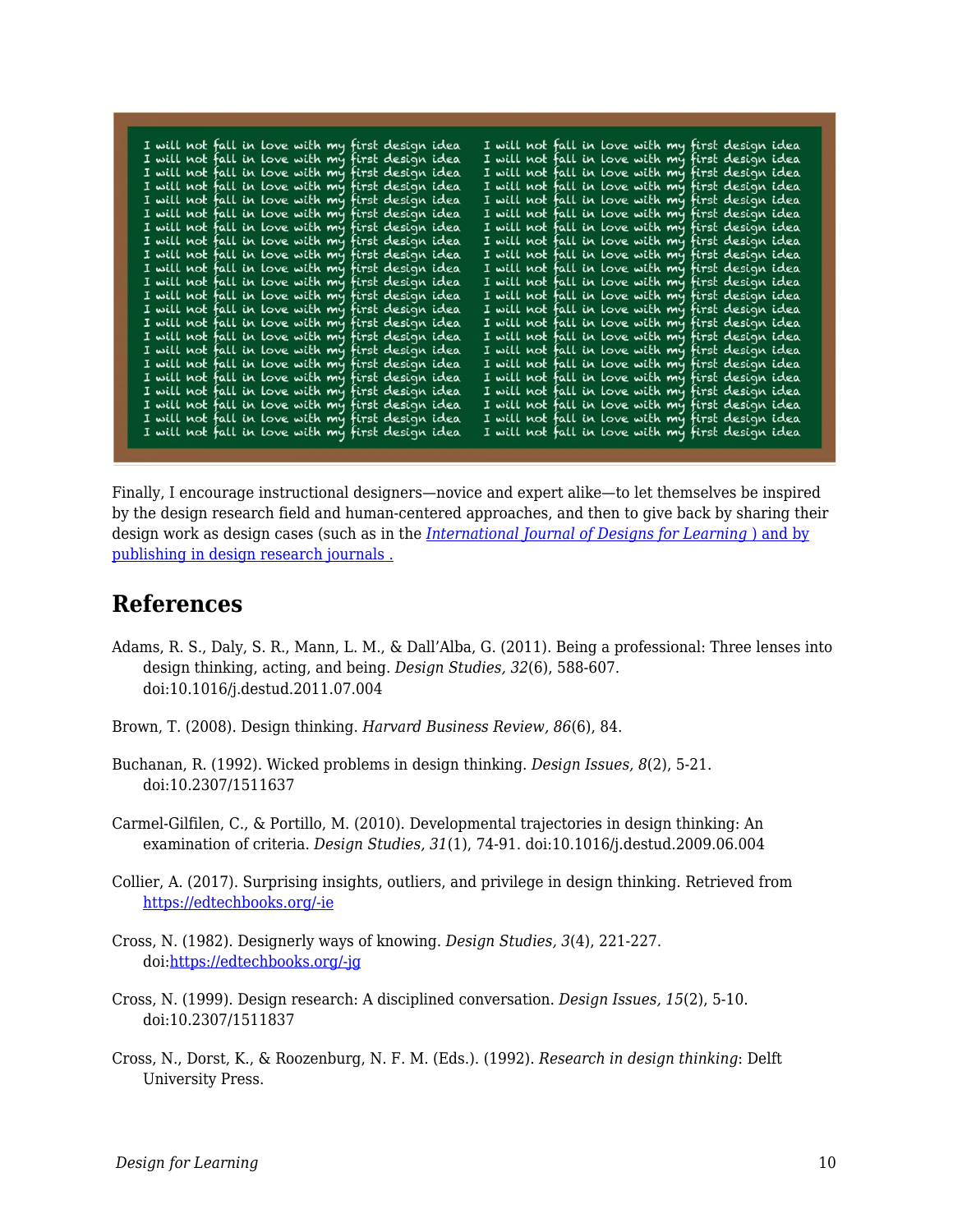- d.school. (2012). An introduction to design thinking: Facilitator's guide. Retrieved from [https://edtechbooks.org/-Sg](https://static1.squarespace.com/static/57c6b79629687fde090a0fdd/t/58ac891ae4fcb50f1fb2f1ab/1487702304601/Facilitator%27s+Guide_Design+Thinking.pdf)
- Diethelm, J. (2016). De-colonizing design thinking. *She Ji: The Journal of Design, Economics, and Innovation, 2*(2), 166-172. doi:[https://edtechbooks.org/-zY](https://doi.org/10.1016/j.sheji.2016.08.001)
- Dolata, M., Uebernickel, F., & Schwabe, G. (2017). The power of words: Towards a methodology for progress monitoring in design thinking projects. *Proceedings of the 13th International Conference on Wirtschaftsinformatik*. St. Gallen, Switzerland.
- Dorst, K. (2011). The core of 'design thinking' and its application. *Design Studies, 32*(6), 521-532. doi:10.1016/j.destud.2011.07.006
- Floyd, C. (1988). A paradigm change in software engineering. *ACM SIGSOFT Software Engineering Notes, 13*(2), 25-38.
- IDEO. (2011). Design thinking for educators: Toolkit. [https://edtechbooks.org/-HV](http://designthinkingforeducators.com/DTtoolkit_v1_062711.pdf).
- Kim, B., Tan, L., & Kim, M. S. (2012). Learners as informants of educational game design. In J. van Aalst, K. Thompson, M. J. Jacobson, & P. Reimann (Eds.), *The future of learning: Proceedings of the 10th International Conference of the Learning Sciences* (Vol. 2, pp. 401-405). Sydney, Australia: ISLS.
- Kimbell, L. (2011). Rethinking design thinking: Part I. *Design and Culture, 3*(3), 285-306. doi[:https://edtechbooks.org/-cC](http://dx.doi.org/10.2752/175470811X13071166525216)
- Kimbell, L. (2012). Rethinking design thinking: Part II. *Design and Culture, 4*(2), 129-148. doi[:https://edtechbooks.org/-ef](http://dx.doi.org/10.2752/175470812X13281948975413)
- Kolko, J. (2010). Abductive thinking and sensemaking: The drivers of design synthesis. *Design Issues, 26*(1), 15-28. doi:10.1162/desi.2010.26.1.15
- Lande, M., Sonalkar, N., Jung, M., Han, C., & Banerjee, S. (2012). Monitoring design thinking through in-situ interventions. *Design thinking research* (pp. 211-226). Berlin: Springer.
- Merholz, P. (2009). Why design thinking won't save you. *Harvard Business Review*, 09-09. Retrieved from [https://edtechbooks.org/-tR](https://hbr.org/2009/10/why-design-thinking-wont-save.html)
- Muller, M. J., & Kuhn, S. (1993). Participatory design. *Communications of the ACM, 36*(6), 24-28. doi:10.1145/153571.255960
- Norman, D. A., & Draper, S. W. (1986). *User centered system design*. Hillsdale, NJ: CRC Press.
- Razzouk, R., & Shute, V. (2012). What is design thinking and why is it important? *Review of Educational Research, 82*(3), 330-348. doi:[https://edtechbooks.org/-yk](https://doi.org/10.3102/0034654312457429)
- Rodgers, P. A. (2013). Articulating design thinking. *Design Studies, 34*(4), 433-437. doi[:https://edtechbooks.org/-TT](http://dx.doi.org/10.1016/j.destud.2013.01.003)
- Rouse, W. B. (1991). *Design for success: A human-centered approach to designing successful products and systems*: Wiley-Interscience.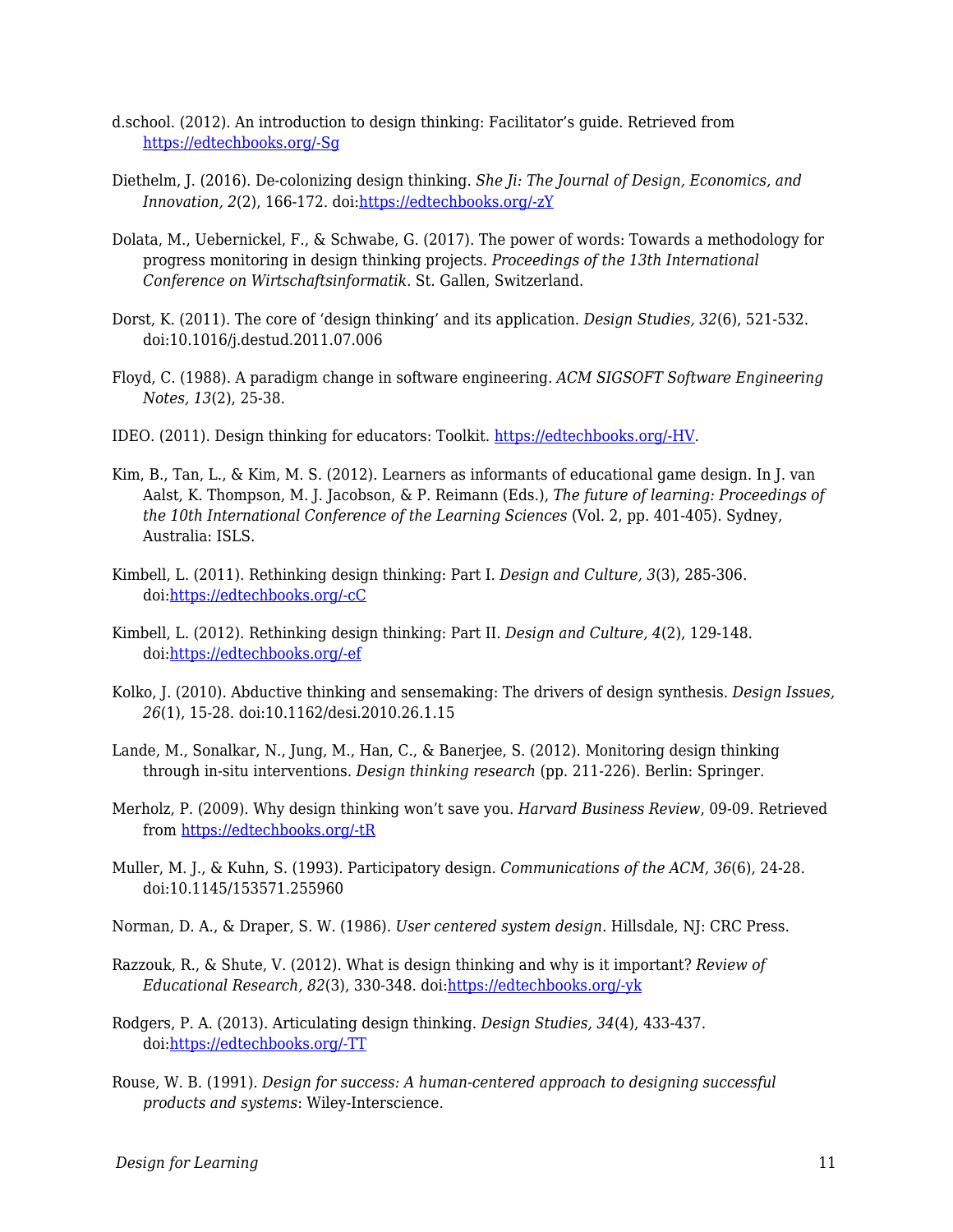- Royce, W. W. (1970). Managing the development of large software systems *Proceedings of IEEE WESCON*(pp. 1-9): The Institute of Electrical and Electronics Engineers.
- Schuler, D., & Namioka, A. (1993). *Participatory design: Principles and practices*. Hillsdale, NJ: Lawrence Erlbaum Associates.
- Tripp, S. D., & Bichelmeyer, B. (1990). Rapid prototyping: An alternative instructional design strategy. *Educational Technology Research and Development, 38*(1), 31-44. doi[:https://edtechbooks.org/-nb](https://doi.org/10.1007/BF02298246)
- Turk, D., France, R., & Rumpe, B. (2002). Limitations of agile software processes. *Proceedings of the Third International Conference on Extreme Programming and Flexible Processes in Software Engineering* (pp. 43-46).
- Wylant, B. (2008). Design thinking and the experience of innovation. *Design Issues, 24*(2), 3-14. doi:10.1162/desi.2008.24.2.3

### **Want to Know More about the Design Research Field So You Can Contribute?**

**[The Design Society publishes several relevant journals:](https://www.designsociety.org/)**

**[Design Science](https://www.cambridge.org/core/journals/design-science)**

**[CoDesign: International Journal of CoCreation in Design and the Arts](http://www.tandfonline.com/loi/ncdn20)**

**[International Journal of Design Creativity and Innovation](http://www.tandfonline.com/toc/tdci20/current)**

**[Journal of Design Research](http://www.inderscience.com/jhome.php?jcode=jdr#submission)**

**[The Design Research Society](https://www.designresearchsociety.org/)** has conferences and discussion forums.

#### **Other journals worth investigating:**

*[Design Studies](https://www.journals.elsevier.com/design-studies)*

**[Design Issues](http://www.mitpressjournals.org/forthcoming/desi)**

**[Design and Culture](http://www.tandfonline.com/loi/rfdc20)**

Sign up for monthly emails from **[Design Research News](https://www.designresearchsociety.org/cpages/home)** [to find out about conferences, calls for](https://www.designresearchsociety.org/cpages/home) [special issues, and job announcements.](https://www.designresearchsociety.org/cpages/home)

- 1. For those interested in learning more, refer to the journal, *Design Studies,* and the professional organization, *Design Research Society.* Note that this is not a reference to educational researchers who do design-based research. <del>○</del>
- 2. Waterfall might also be used when designing a large, expensive system that cannot be tested and iterated on as a whole and when subsystems cannot easily or effectively be prototyped.  $\triangle$